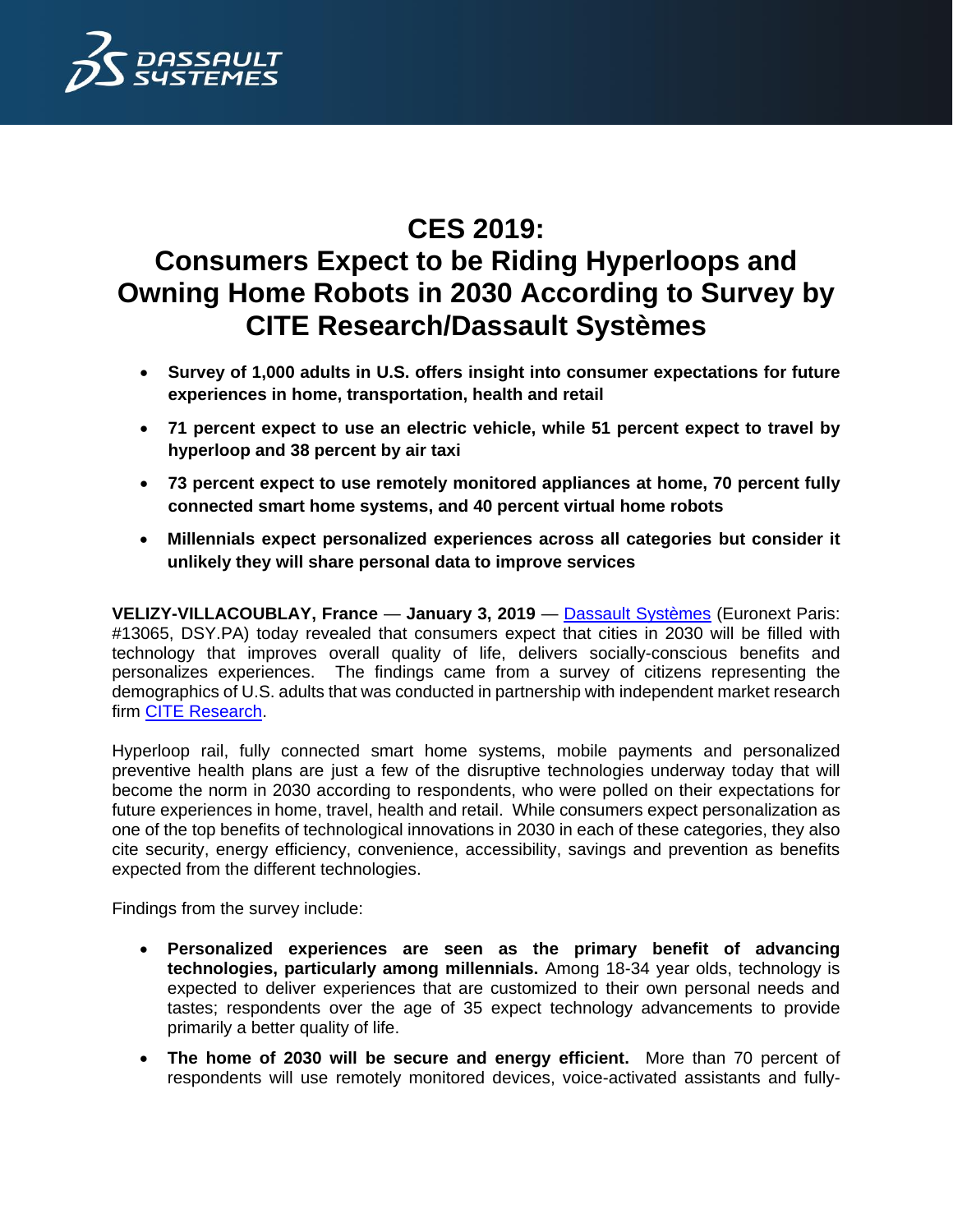connected smart home systems. Forty-nine percent expect to use a virtual personalized home assistant or robot.

- **Transportation and mobility is expected to become increasingly electric and connected**, improving cost savings, travel time, road safety and quality of life. More than 70 percent of respondents expect to use hybrid or fully electric vehicles, while over half expect to travel by hyperloop. Thirty-eight percent expect to be using air taxis. More than 75 percent expect personalized passenger experiences such as navigation path optimization and city-controlled traffic regulation, however the majority expects not to allow access to personal data in order to improve such services.
- **Personalized preventative health and home treatments will become the norm**. More than 80 percent of respondents expect to prevent disease and live longer because technology will enable them to manage their personal health more easily and effectively, with 83 percent expecting preventive plans based on behavior or nutrition to be the most impactful, 81 percent devices to dispense treatments at home, and 80 percent fully electronic record systems. Three-quarters of respondents feel that technologies such as diagnostic at-home applications, wearable devices and custom-made prosthesis orthopedics will also be impactful.
- **Brick-and-mortar stores are not going away, but the in-store experience will evolve around payments and the use of in-store technologies**. In retail, 84 percent of respondents expect to use mobile payments and anytime/anywhere delivery to make shopping more convenient, but 55 percent feel that it is unlikely there will only be virtual shopping in 2030.

"This survey on consumer expectations of the city of 2030 allows us to gauge the hype versus what consumers perceive as realities that are truly coming their way," said Florence Verzelen, Executive Vice President, Industry Solutions, Field Marketing, Global Affairs, Dassault Systèmes. "Consumers expect massive change in every aspect of their lives. This glimpse into their thinking offers valuable feedback to companies on what to explore, develop and accelerate. It confirms personalized initiatives as the dominating theme behind all innovation. Dassault Systèmes will continue to support industry's initiatives to meet these consumer expectations with our 3DEXPERIENCE platform."

CITE Research, on behalf of Dassault Systèmes, conducted an online survey among 1,000 U.S. census-balanced adults. The survey was fielded between November 19-29, 2018. For a full copy of the survey results, please contact Suzanne Moran: [suzanne.moran@3ds.com.](mailto:suzanne.moran@3ds.com)

Dassault Systèmes will illustrate consumer trends in the city of 2030 with an interactive experience at its booth #4121 at [CES](https://www.ces.tech/) January 8-11, 2019 in Las Vegas.

# **Social media:**

Share this on Twitter: We asked, you answered: Consumer predictions for city life in 2030 cite hyperloop, personalized health, smart home devices as the norm #3DEXPERIENCE #CES @Dassault3DS #CITEResearch

Connect with Dassault Systèmes on [Twitter](https://twitter.com/Dassault3DS) [Facebook](https://www.facebook.com/DassaultSystemes) [LinkedIn](https://www.linkedin.com/company/dassaultsystemes) [YouTube](https://www.youtube.com/DassaultSystemes)

# **For more information:**